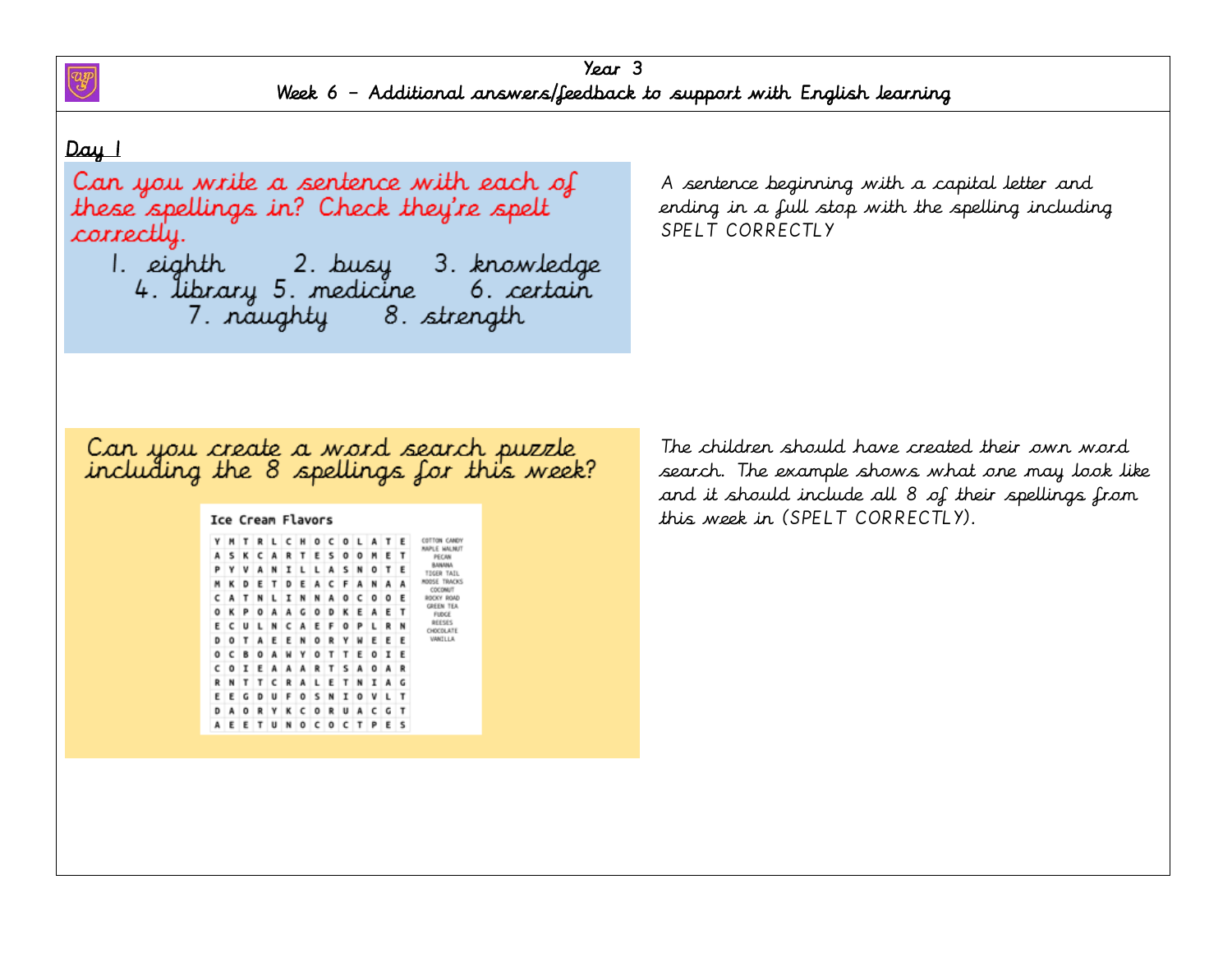- 1. Copy the title into your book –Do you think this text is factual or fictional? Underline the word in the title that tells you this. – Fictional and the word Dragon tells us The Dragon this
- 2. What colour were Dave's eyes in verse  $4?$  The dragon's eyes were red like rubies.
- 3. In verse 2 was Dave a noisy or quiet dragon? He was a quiet dragon, he did not roar.
- 4. How do we know in verse 5 that the knight was violent before he killed Dave? – He had a sword and was might and fearsome.
- 5. Were the children sad when Dave the Dragon died? How do you know? – Yes because they cried
- 6. In the final verse does the poet believe adults or children are to blame for war and suffering? – Adults
- 7. Is this a poem that rhymes? Make a list of rhyming words you can see For the knight had brought a in the poem. (Pair them up) - Yes, a list of all the words the children have found that rhyme such as knight and fright, land and hand, end and friend.
- 8. Find and copy a word that means clever. Wise
- 9. Can you find an old English word in verse 6? Alas What do you think the old English word means?  $-$  sadly, unfortunately

# Reading Comprehension Answers – Poetry Lesson 1 (Activity – Word Meaning)

- 1. Which word suggests that the person who called was an outsider? Stranger
- 2. One word which has the closest meaning to turning? Rotating
- 3. Find and copy a word that has a similar meaning to sweep? Spread
- 4. What does the word fill mean on the final line of verse  $4?$  The bath is starting to fill up with water
- $5.$  What impression does the word drumming give you of the rain?  $-$  It is raining heavily

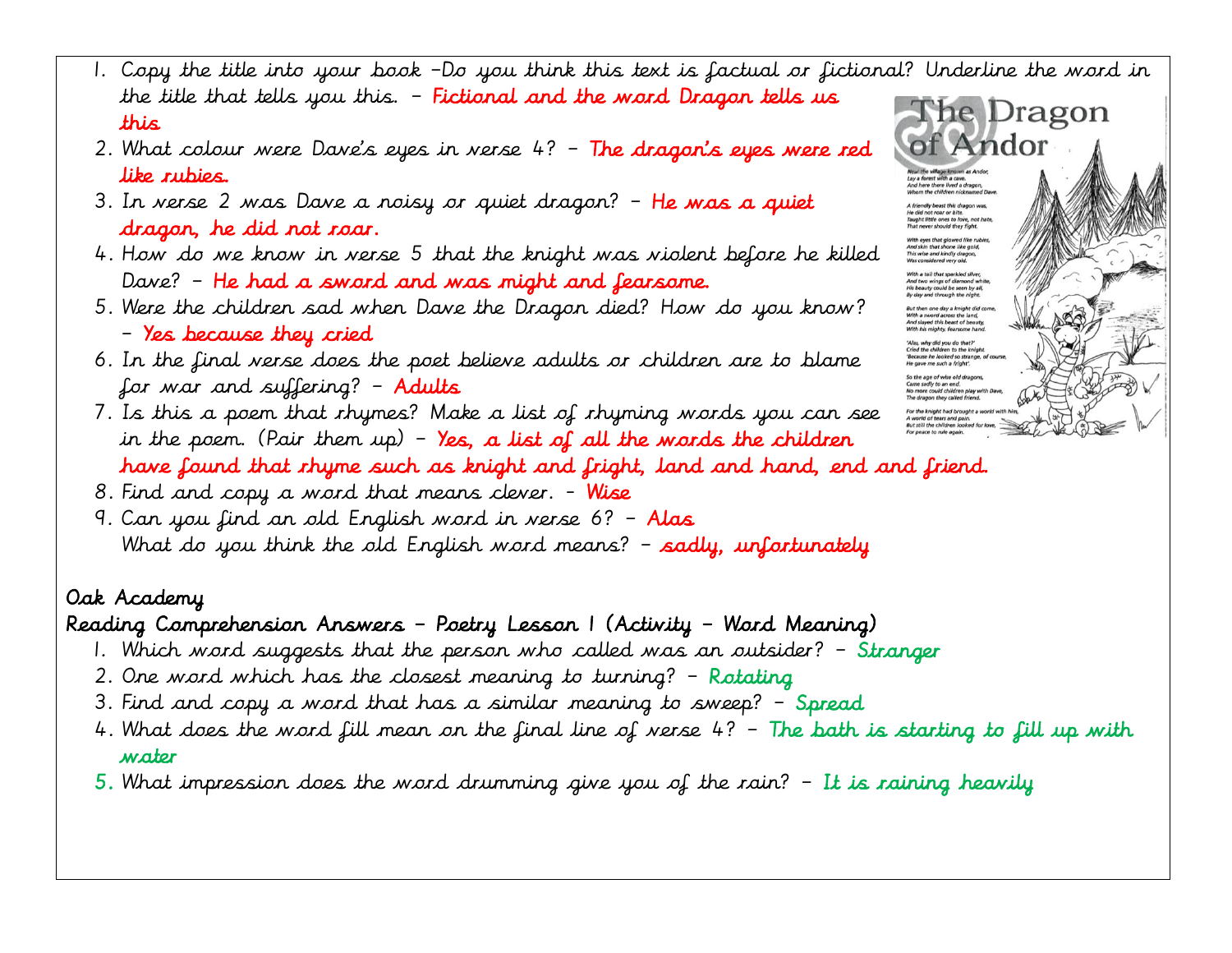| Day 2<br>All of these words are spelt incorrectly co<br>you correct them?                                                                              | 1. Eighth<br>2. Busy<br>3. Knowledge<br>4. Library<br>5. Medicine                                                                                                                                                         |
|--------------------------------------------------------------------------------------------------------------------------------------------------------|---------------------------------------------------------------------------------------------------------------------------------------------------------------------------------------------------------------------------|
| 7. norti 8. stren                                                                                                                                      | 6. Certain<br>7. Naughty<br>8. Strength                                                                                                                                                                                   |
| Can you sort the spelling for this<br>week into word classes?                                                                                          | Nouns – eighth, knowledge, library, medicine,<br>strength                                                                                                                                                                 |
| Verb<br>Adjective<br><b>Adverb</b><br><b>Naun</b><br>Can you write what each of the word classes mean?<br>Ar adjective is<br>Ar adverb is<br>A rain is | Adjectives - busy, certain, naughty<br>Nour - A 'thing' an object, place or name<br>Adjective - A word used to describe a noun<br>Verb – An action word<br>Adverb - A word to describe how the verb is<br>being completed |
| A verb is                                                                                                                                              |                                                                                                                                                                                                                           |

Reading Comprehension Answers – Poetry Lesson 2 (Activity – Inference)

- 1. The verse above suggests that Someone was preparing for a wash and something was being cooked
- 2. How was the baby feeling? Explain your answer The baby wasn't very happy and was probably upset as it was crying.
- 3. How do you think the people in the house felt after the sound collector left? Confused
- 4. Why will life never be the same? Because the stranger took all the sounds away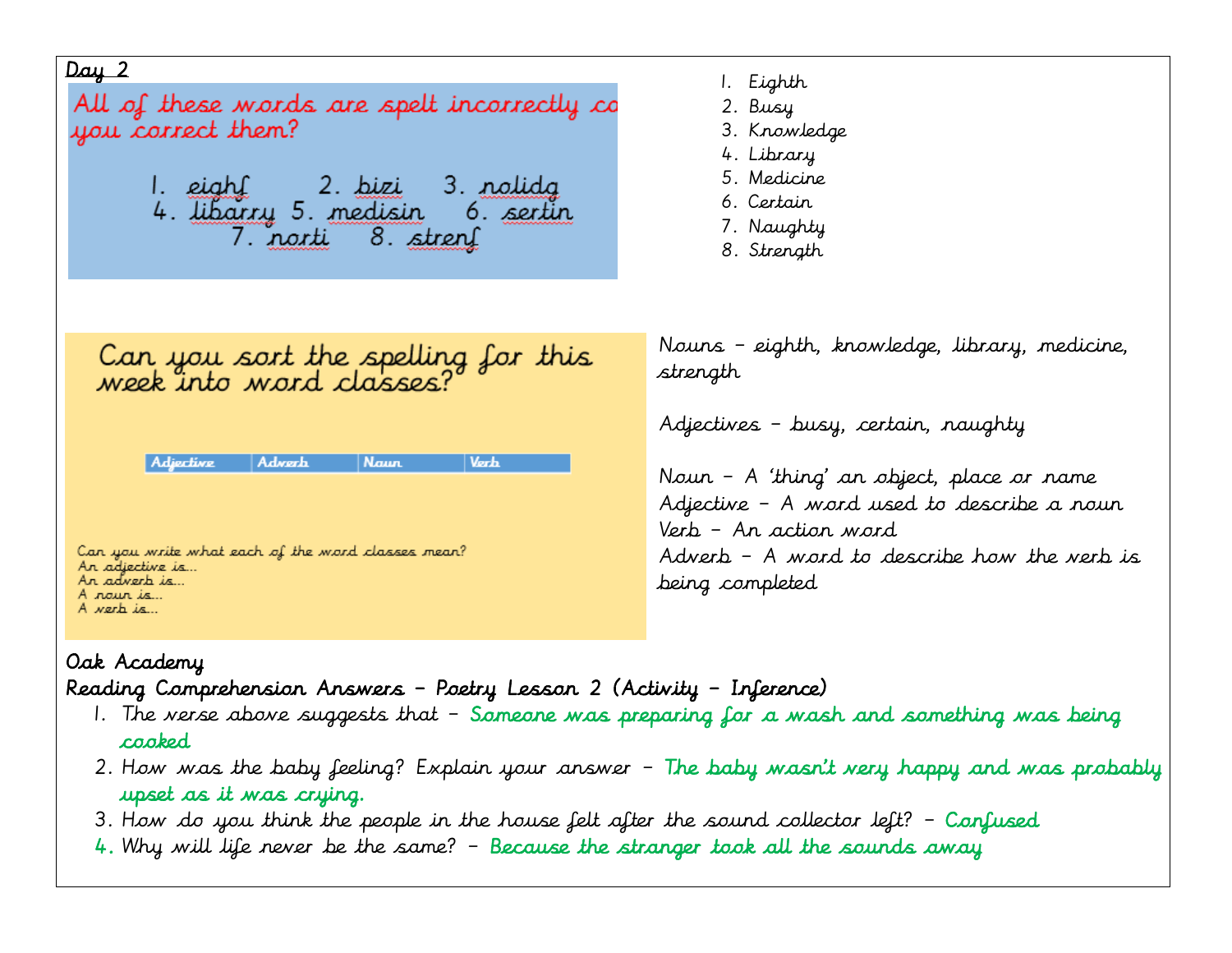# $Day 3$

Can you write a definition for each of these eight <sup>"</sup>spellings?

1. eighth 2. busy 3. knowledge 4. library 5. medicine 6. certain 7. naughty 8. strength

1. Eighth – the number eight in a sequence, eight equal parts (one of these eight parts).

.

- 2. Busy having a great deal to do, having lots to do.
- 3. Knowledge facts, information and skills acquired through experience.
- 4. Library a place we can go to borrow books in and out.
- 5. Medicine something you may take to make you feel better or takeaway pain
- 6. Certain able to be relied on, something that is definitely going to happen
- 7. Naughty misbehaving, doing something they shouldn't be doing
- 8. Strength being physically and mentally strong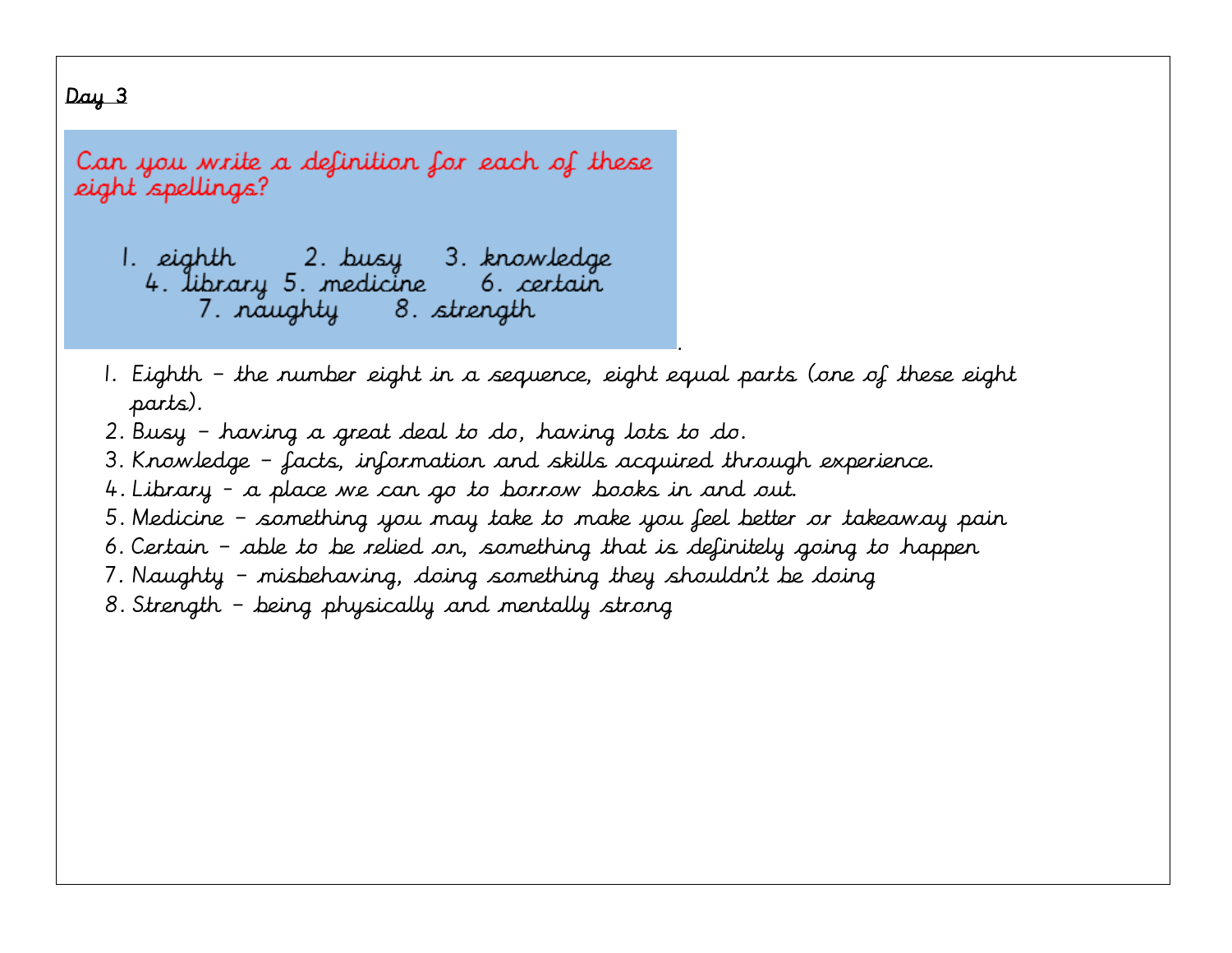| 1. The three little pigs began to bild their houses.                           | 1. The three little pigs began to build their home.     |  |  |  |
|--------------------------------------------------------------------------------|---------------------------------------------------------|--|--|--|
| 2. I can't@isside>whether to have the pepperoni or ham pizza.                  | I can't decide whethet to have the pepperoni            |  |  |  |
| 3. My brother thought it was too erlieto get up for school.                    | or han pizza.                                           |  |  |  |
| 4. "Get into agroop) of four," said my teacher.                                | З.<br>My brither thought it was too early to get up     |  |  |  |
| 5. Dad rode his@isikle\to work.                                                | for school.                                             |  |  |  |
| 6. The letter did not have the right adres)on it.                              | "Get into a group of four" said my teacher.<br>4.       |  |  |  |
| 7. Jane lives in the house pposit) Harry.                                      | 5.<br>Dad rode his bicycle to work.                     |  |  |  |
| 8. Ben(thort) it was time to go to bed.                                        | The letter did not have the right address on<br>6.      |  |  |  |
|                                                                                | it.                                                     |  |  |  |
| Write the sentence out in your book with the words circled spelt<br>CORRECTLY. | 7.<br>Jane lives in the house opposite Harry.           |  |  |  |
|                                                                                | 8 <sub>1</sub><br>Ben thought it was time to go to bed. |  |  |  |
|                                                                                |                                                         |  |  |  |

Reading Comprehension Answers – Poetry Lesson 3 (Activity – Identifying features of the text)

- 1. Find and copy the two rhyming words grey and away
- 2. Which feature of a poem is needed at the start of each line capital letter
- 3. Find and copy four examples of onomatopoeia squeaking, rustling, hmming, clicking
- 4. Find and copy the expanded noun phrase used to describe the shoes new, rubber soles
- $5.$  What are the different sections of a poem called? Verses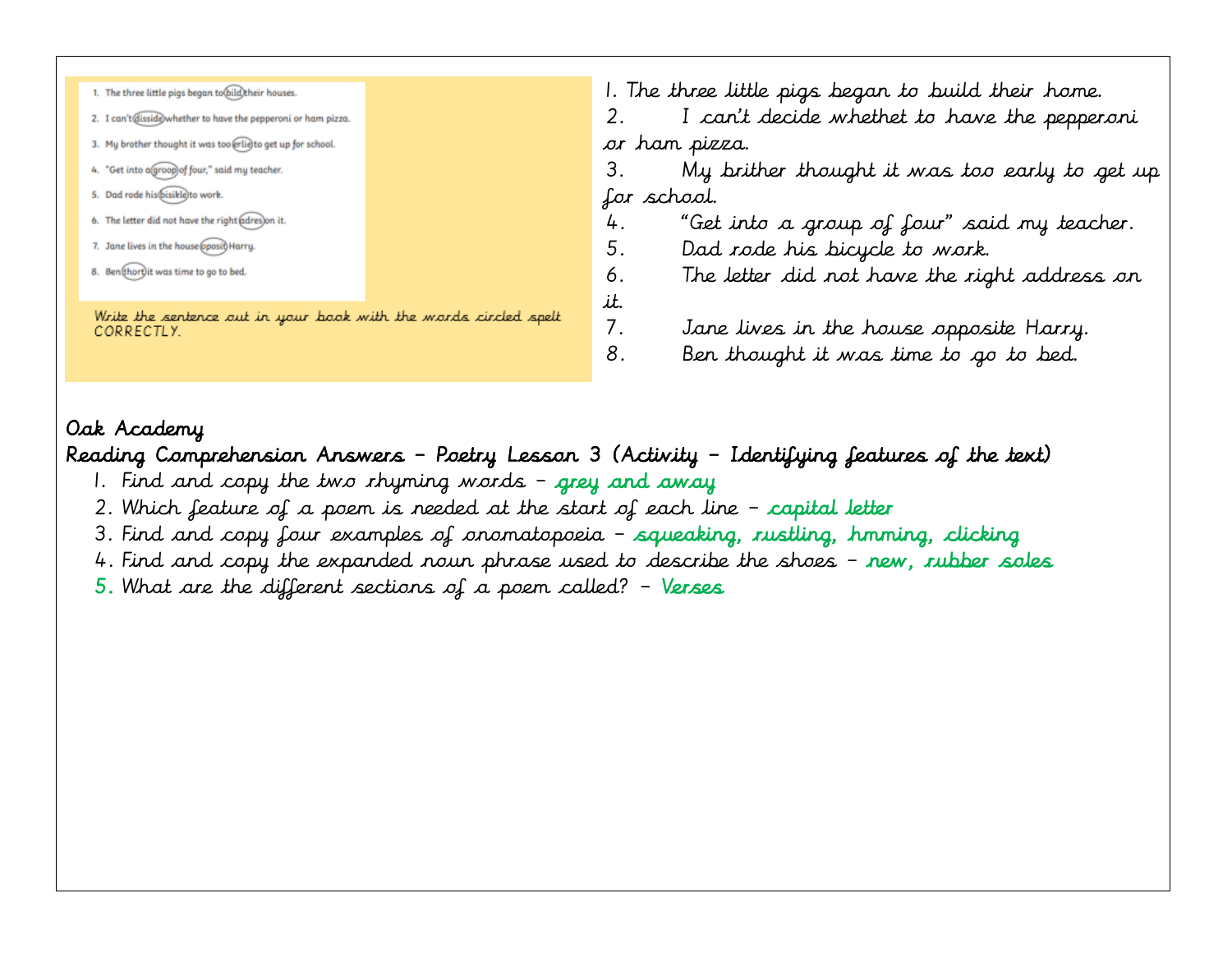#### $Day 4$